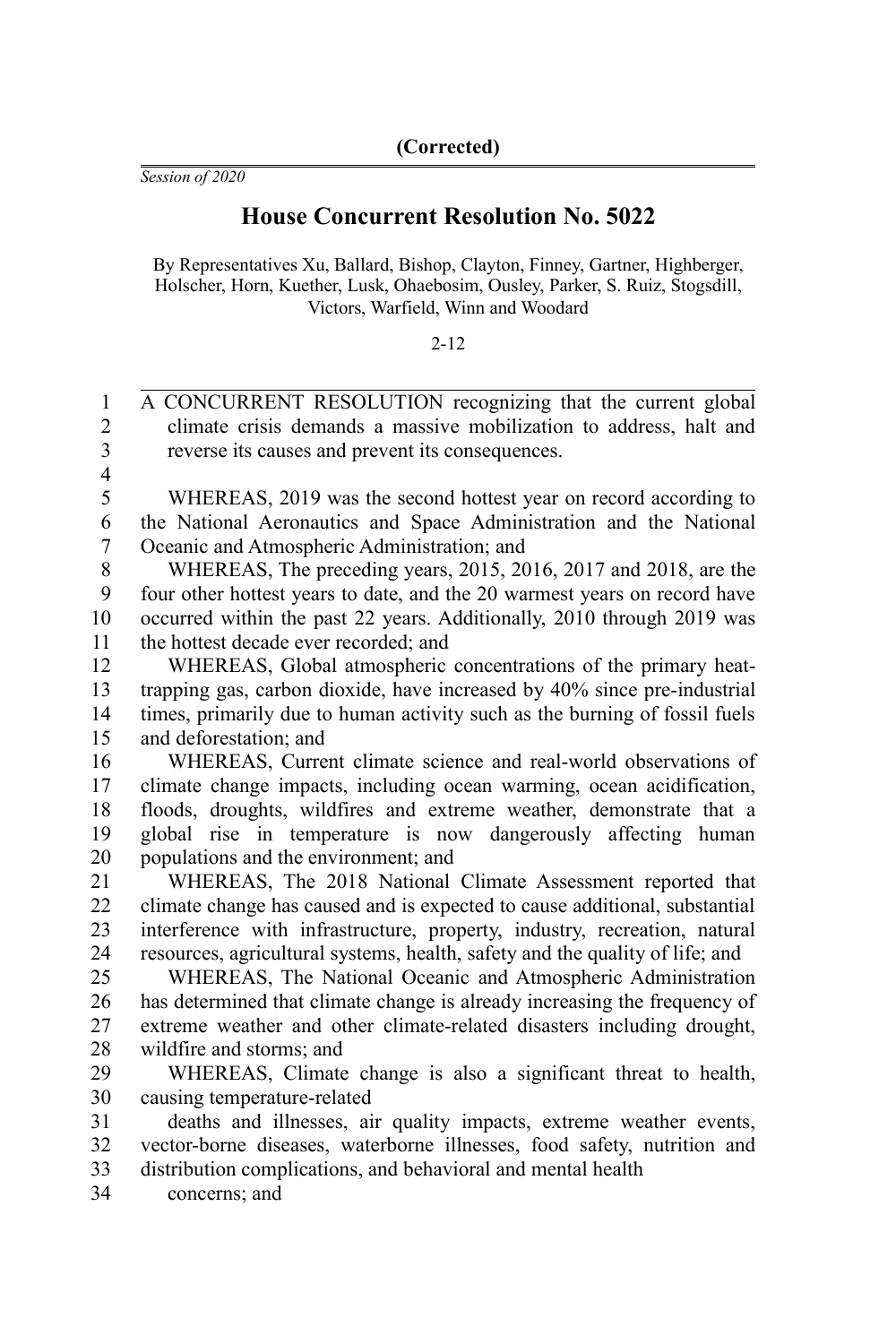WHEREAS, Climate change holds grave and immediate consequences not just for Kansans but for communities across the world; and WHEREAS, Communities in rural, urban and suburban areas are all dramatically affected by climate change, although the specific economic, health, social and environmental impacts may vary; and WHEREAS, Consequences of climate change disproportionately impact already vulnerable communities, such as children, the elderly and individuals with preexisting disabilities and health conditions; and WHEREAS, Individuals and families experiencing income inequality and poverty, institutional racism, gender and sexual orientation inequity, poor infrastructure, lack of access to healthcare, housing, clean water and food security, particularly communities of color, indigenous communities and low-income communities, are often closest in proximity to environmental stressors or sources of pollution; and WHEREAS, These communities experience immense risk due to their proximity to environmental hazards and stressors, waste and other sources of pollution, are often the first exposed to the impacts of climate change, and have the fewest resources to mitigate those impacts or to relocate; and WHEREAS, A response to the climate crisis requires just, fair and equitable community transition policies and processes that should be available to all communities, and should be rooted in principles of racial equity, self-determination and democracy, as well as in the fundamental human right to clean air and water, healthy food, adequate land, education and shelter; and WHEREAS, The Department of State and the Department of Defense have identified climate change as a threat to national security, and the Department of Homeland Security views climate change as a top homeland security risk; and WHEREAS, Climate change exacerbates many of the challenges Kansas and the United States face; and WHEREAS, In Kansas and across the United States, massive, comprehensive and urgent governmental action is needed to respond to the severe existing and projected economic, social, public health and national security threats posed by the climate crisis; and WHEREAS, Stabilizing the climate will require a massive scope and scale of action involving unprecedented levels of public awareness, unwaivering support and engagement, and focused deliberation that will 1 2 3 4 5 6 7 8  $\mathbf{Q}$ 10 11 12 13 14 15 16 17 18 19 20 21 22 23 24 25 26 27 28 29 30 31 32 33 34 35 36 37 38 39 40 41

ensure the development and implementation of effective, just, fair and equitable policies; and 42 43